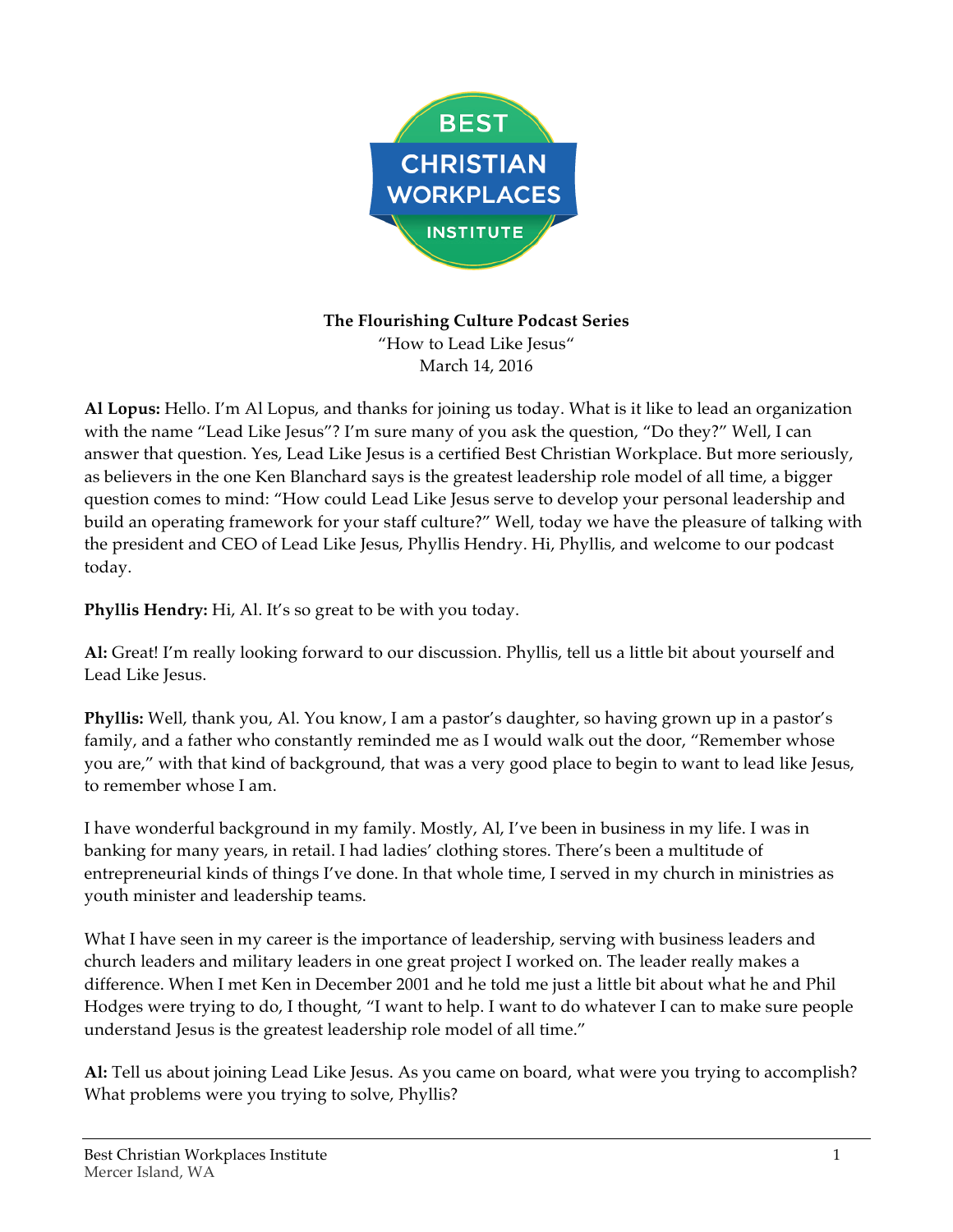**Phyllis:** Well, we believed then and we still do that the world is in desperate need of a different leadership role model. I don't think anybody listening to us would argue that the world is in crisis when it comes to leadership. What we wanted people to do was to realize that the same one who we have honored as Savior and Lord is also the greatest leadership role model of all time.

I think from our perspective, we have… I've been in church since before I was born. I never heard Jesus was a great leadership role model. We really wanted to take what Jesus did with the disciples (not what he *would've* done or *could've* done, but what he *did*), with kind of 12 ordinary guys, and how the world changed because of what Jesus did for them.

That was really our goal, Al. We wanted people to look at Jesus from the perspective and I would say through the leadership lens. Let's just look at what Jesus did and then take that into our own lives and apply that in our own families, in our own organizations and in our churches.

**Al:** Yeah, yeah. You've developed some great material. I love the Lead Like Jesus material you've been working on and developing since the early 2000s. In your training, the first thing that identifies a servant leader is the answer to the question, "Do you welcome and want feedback?" From your perspective, does the BCW employee engagement survey provide meaningful and actionable feedback to leaders?

**Phyllis:** You know, it does, Al. It's like a full-body scan. When you take the survey and you have all of your team looking at these wonderful questions, good questions, and you get to see… Actually, you get to see what the blind spots are. You may think you're doing well in some area, but maybe you're not.

It also affirms the things you're doing well. It affirms the things you're doing well, and it also shows you where things may not be going as well as you thought. Then you can do something about it. We recommend the BCWI survey to every organization we want to work with. We think this is a great way to say, "This is a good starting place. Let's find out where you are, and then we can figure out how to go from there."

**Al:** It's been a real joy working with you on that even as you surveyed your own team as I mentioned earlier. As we did that, three of your strengths are the dimensions we call "fantastic teams," "inspirational leadership," and "healthy communication." Those really came out very strong. It wouldn't surprise our audience to know your top scores were in the inspirational leadership area. On the leadership front, give us a breakthrough idea you've worked with to help develop (as you would refer to it) the heart of your team's leadership.

**Phyllis:** Well, first, Al, everybody on our team has gone through Lead Like Jesus training. It would be impossible to be a part of Lead Like Jesus and not have gone through our training. We believe, as you know, Al, that the heart is the essence of it all. If we don't get the heart right, then nothing else we do…no skill we develop, no thinking, no behavior…will change unless the heart has been changed.

We focus on the heart, and the biggest challenge of leaders who want to lead like Jesus is, "I have to deal with my own heart, keep my own heart in that right place." I guess the biggest breakthrough idea I could give every leader is to do a heart check every day.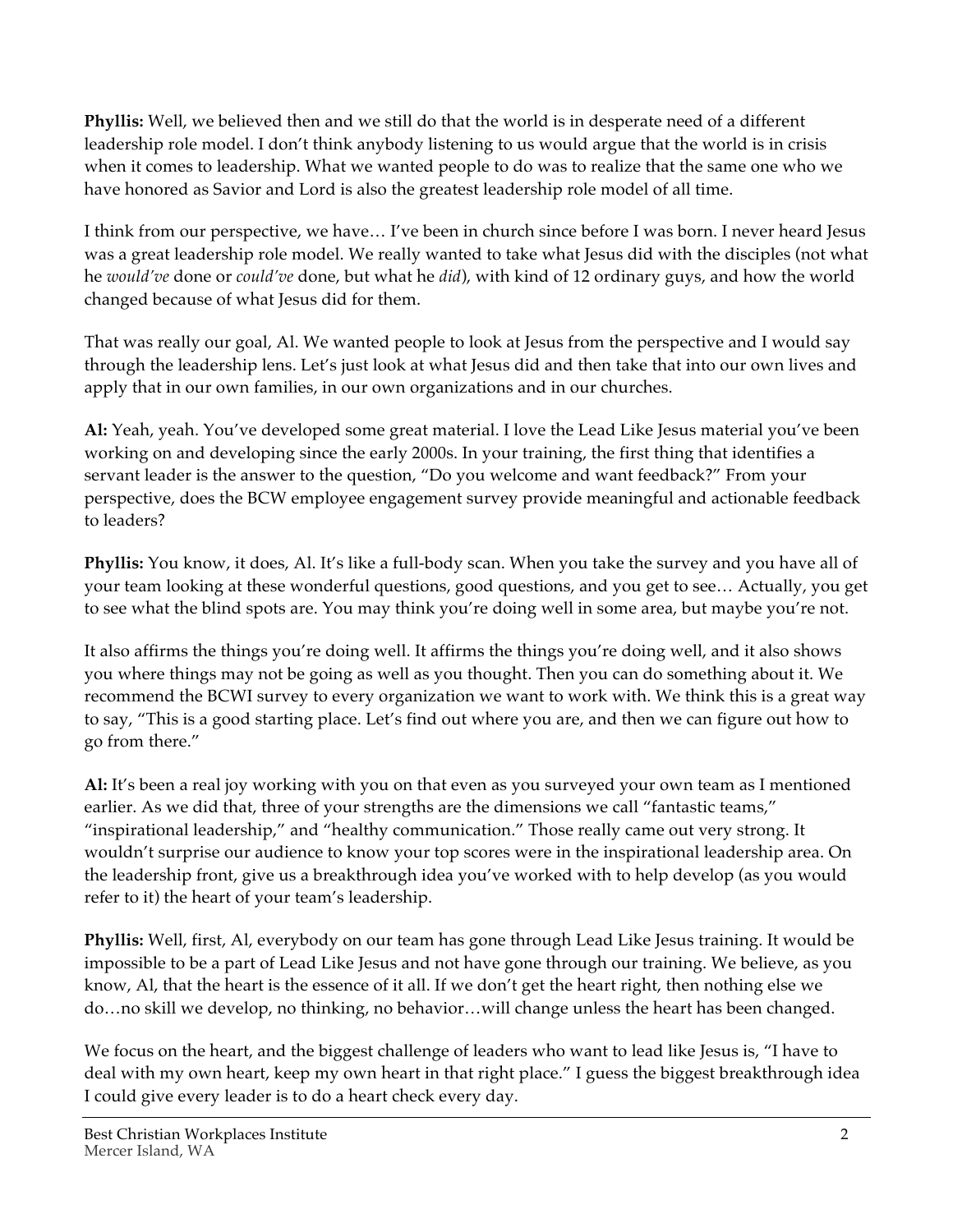One of the wonderful opportunities we have at Lead Like Jesus is, because we have a common language of leadership, that language helps us say, "How is your heart today? Is there pride or fear in this heart? Do I bring pride or fear into this meeting? Or am I causing others in my team to be prideful or fearful by what I am saying?" I think the greatest breakthrough idea for any leader every morning is to check my own heart before I can lead others.

**Al:** Yeah, I love that part of the training. We can't lead from the inside out if the inside (if our heart) isn't in good shape for sure. You know, one of the other strengths is healthy communication. Now much of your team is virtual, which is the way our team is and the way more and more ministries are becoming. They don't all work together in the same location. So what are some of the practices you use to create such a high sense of involvement and innovation even though your team isn't all sitting together in the same place?

**Phyllis:** Well, I really do believe it makes it more challenging when you're not in the same place. You really do have to be intentional about communication. We do have a weekly phone call of all of our team, and people sign in from everywhere so we can have an update. We complete an update form. We ask several questions on the form that people complete every week so we can just stay in touch with each other.

"Is there anything you need help on? What would you like others to know? What do we need to pray about?" All of those are just a few questions everybody answers that are emailed out to everybody before our call, so people kind of know what's on the hearts and minds of each other.

I think the other part of that, Al, is the willingness to communicate at any point. Since all of my team are not in the same place, I can't just have an open door policy. I have an open text, open phone, open email policy that people can email at any time, and I will do my best… They know I will get back within at least 24 hours even if I'm traveling, because they're important. What they need is important. Even if it's a small question or a big question, I would respond.

The other part of that is feeling like every person on the team can communicate with other people. We often will send out an email where everybody will give input. Then on our call, we'll gather the input and see how we come out. It really is about being intentional in your communication, being willing at all times to be open for questions. As you said, we believe feedback is the breakfast of champions, so we listen for feedback, and we try to make sure everybody has the opportunity to give it.

**Al:** Yeah, that's one of my favorite quotes: "Feedback is the breakfast of champions." I credit Ken with that. I'm not sure he created that, but he certainly has coined it from my perspective.

**Phyllis:** He certainly has said it.

**Al:** Yeah, that's exactly right. Yep. Yep! Now we have a mutual client named Joni and Friends that we both work closely with, and their president Doug Mazza has made your training mandatory for all their employees and credits Lead Like Jesus as a key reason that they are a Best Christian Workplace. Share with our audience a bit of their story from your perspective.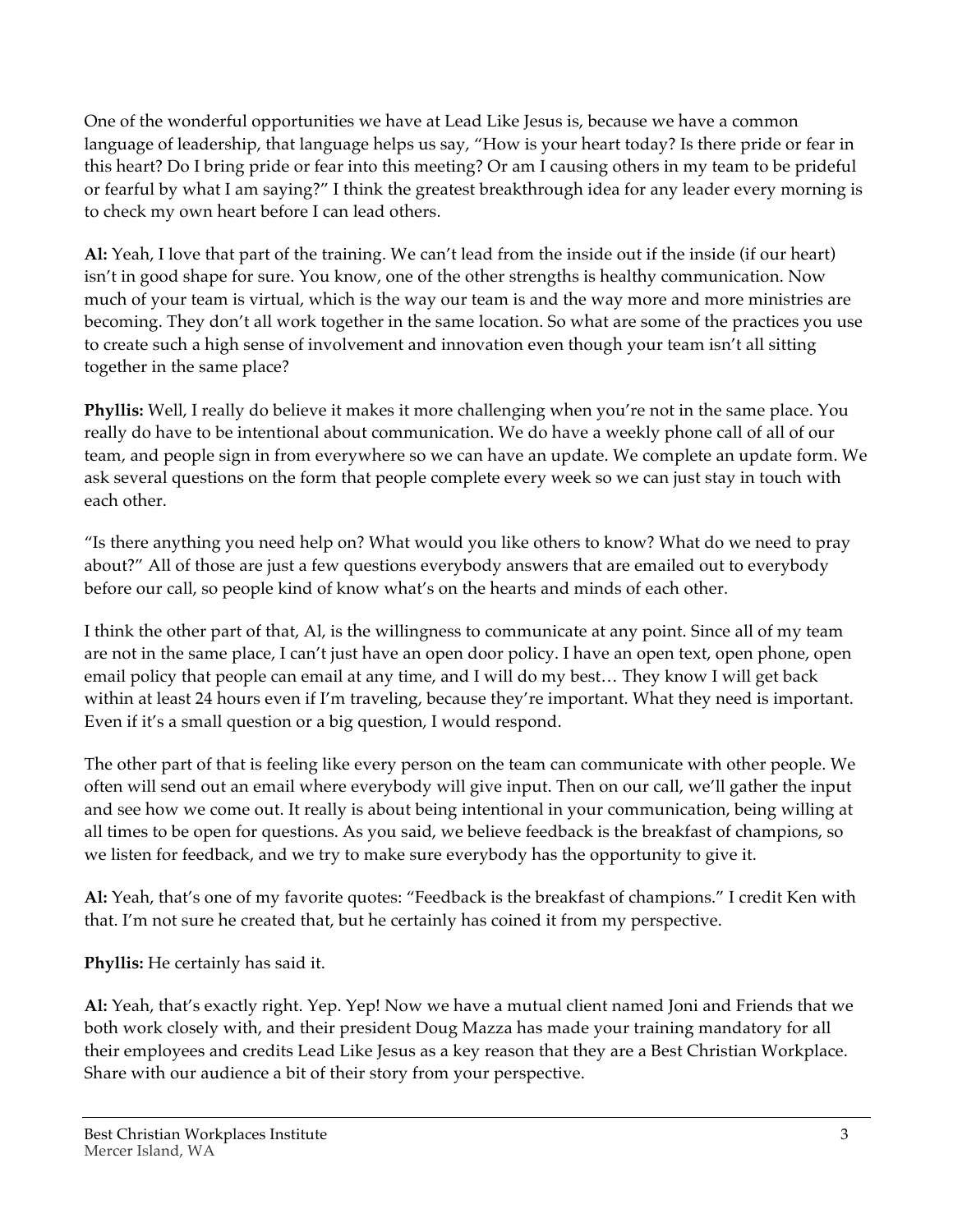**Phyllis:** Well, I love Joni and Friends so much because as you said, we have become core to their operating system and all they do. Just a short story about that. In 2004, I was speaking to one of our designers. His name is Jesse Palmer. I said, "Jesse, Lead Like Jesus doesn't have to be on the door of an organization. I just want Lead Like Jesus to be the Intel chip. We want to be the core operating system of organizations around the world."

I met Doug several years ago, and I was sitting beside him at the table. He turned to me, and he said, "You're our core operating system." I almost fell out of my chair, because that was a dream come true to me that an organization like Joni and Friends would give out our book and then say, "Your training is coming up" to everyone who joins their staff. Whether they're going to be on the loading dock or whether they're an executive VP, they are going to go through Lead Like Jesus.

They have done an incredible job taking it deep into the core of who they are. Lead Like Jesus has become a DNA for them. They use this in their hiring policies. They use this in their conflict resolution. Everyone on their team has gone through it. We are so proud to be associated with Joni and Friends and how they have taken Lead Like Jesus deep into their core operating system, which, as Doug would say, impacts their culture and everything they do.

**Al:** Yeah, you know, that's exactly right. He has expressed that to me several times. Take a minute, Phyllis, and describe the training Joni and Friends gives to all of their employees or maybe just a summary of the experience people have going through your training.

**Phyllis:** Well, our training is called an *Encounter*. We called it an Encounter because we believe often it is the first time people encounter Jesus as the greatest leadership role model of all time. We especially want people to encounter Jesus. We teach in a framework that I think is really important. As I've already said, we always begin with the heart. The heart is why we do what we do. It's our intention and motivation.

It's really important that we go deep into the heart to understand, "What are the barriers that keep us from leading like Jesus? What are the things that cause us to edge God out? How do we exalt God only?" The heart is a primary place we begin.

Then in our training, we know we can't keep our heart in its right place. We talk about habits, and we separated our habits. We have two sets. The first one is *being* habits. Those habits are founded, foundationally built, out of accepting and inviting God's unconditional love. Then we talk about those habits that allow us to be with the Father. Remember where our model is Jesus. Jesus spent time with the Father. So if he did, then we certainly should. That gets us to this place where our heart can be transformed by him.

Then once we have this heart in place and we have this relationship that is ongoing, then we go to the head, which is what leaders think. What do leaders think who want to lead like Jesus? In that section, we talk about mission. We talk about values. We talk about all of the kinds of things: our perspective on leadership, our perspective on people, and our perspective on work.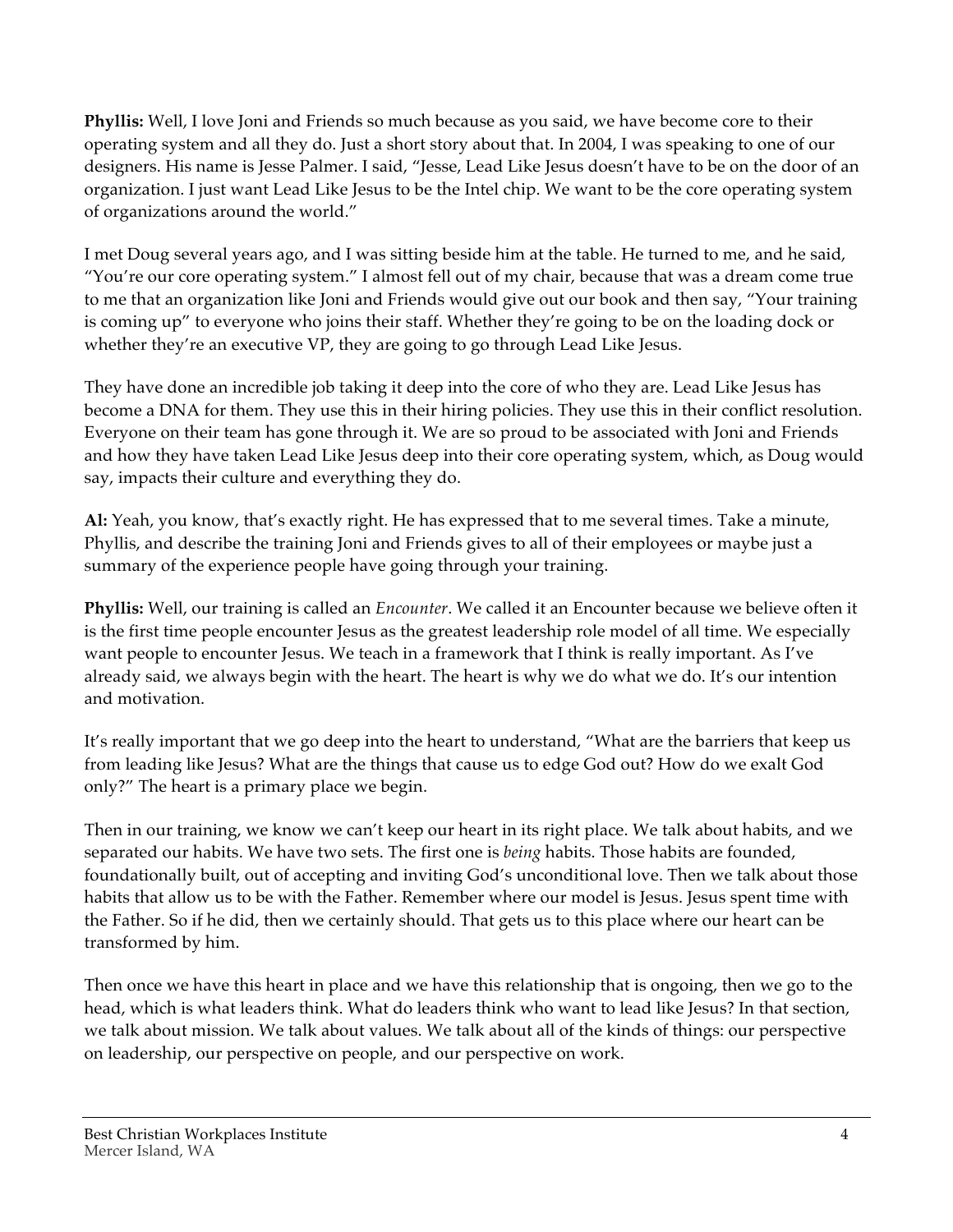Often in Lead Like Jesus, we train people who are in faith-based non-profits or faith-led businesses, and sometimes they feel like they're in this mix of secular and sacred. We believe that as Lead Like Jesus leaders, there is no secular and sacred. We walk in the door. The Spirit of God walks in with us because he is in us. This is an incredible opportunity to help people see, "How do I think as a Lead Like Jesus leader no matter where I lead?"

Then we believe the heart has been transformed, the head has been informed, and now when that all happened, we believe our behavior will be different. This is what leaders do. When we think about what leaders do, we believe with all of our heart (as you do) that when we say we are followers of Jesus, we will do differently. We know people will not *do* differently unless they *become* different.

That's why we start with the heart, but what we see in leaders who have been transformed in this way, they do differently in the work they do. They treat people differently. They have policies that are set up to honor people. They make sure people understand they are doing life-giving work. They're communicating. They're authentic. All of those things.

Then lastly, our last habit is we have a section on *doing* habits that we believe Jesus practiced certainly and we think Lead Like Jesus leaders would do. Those habits are forgiveness and grace and encouragement and building community. It's in that framework that we teach our workshop. That's the big overview of Lead Like Jesus. It helps people look deeply into how they lead and really personally the language of leadership they actually overflow to their team.

**Al:** Yeah. Great summary. I can see how that forms a great operating system for any Christian organization to implement, because it gives that language as you described, as well as a framework for leadership.

Well, Phyllis, thanks for being with us today. I certainly have enjoyed what we've learned. I think we would all agree that we have much more to learn from Jesus than just the fact that he is Lord and Savior. He is the greatest leadership role model of all time.

We also know leadership really does make a difference in any organization. The process you have really can help leaders with their hearts, their head, their hands, their habits, those core aspects of your training. We've seen (as you know as well in your work) that makes a big difference in the culture of Christian organizations. Phyllis, just give us one final thought you'd like to leave with ministry leaders today.

**Phyllis:** You know, I would go back to where we began. That is, all ministry leaders… You know, we have to earn the right to be heard. We have to live lives where we earn the right to be heard. If we want our organizations to be organizations that honor the Lord, then we certainly want to lead like him. That comes back to that one thing we talked about in the beginning. That is, guard our own heart that we might be the people God would call us to be first.